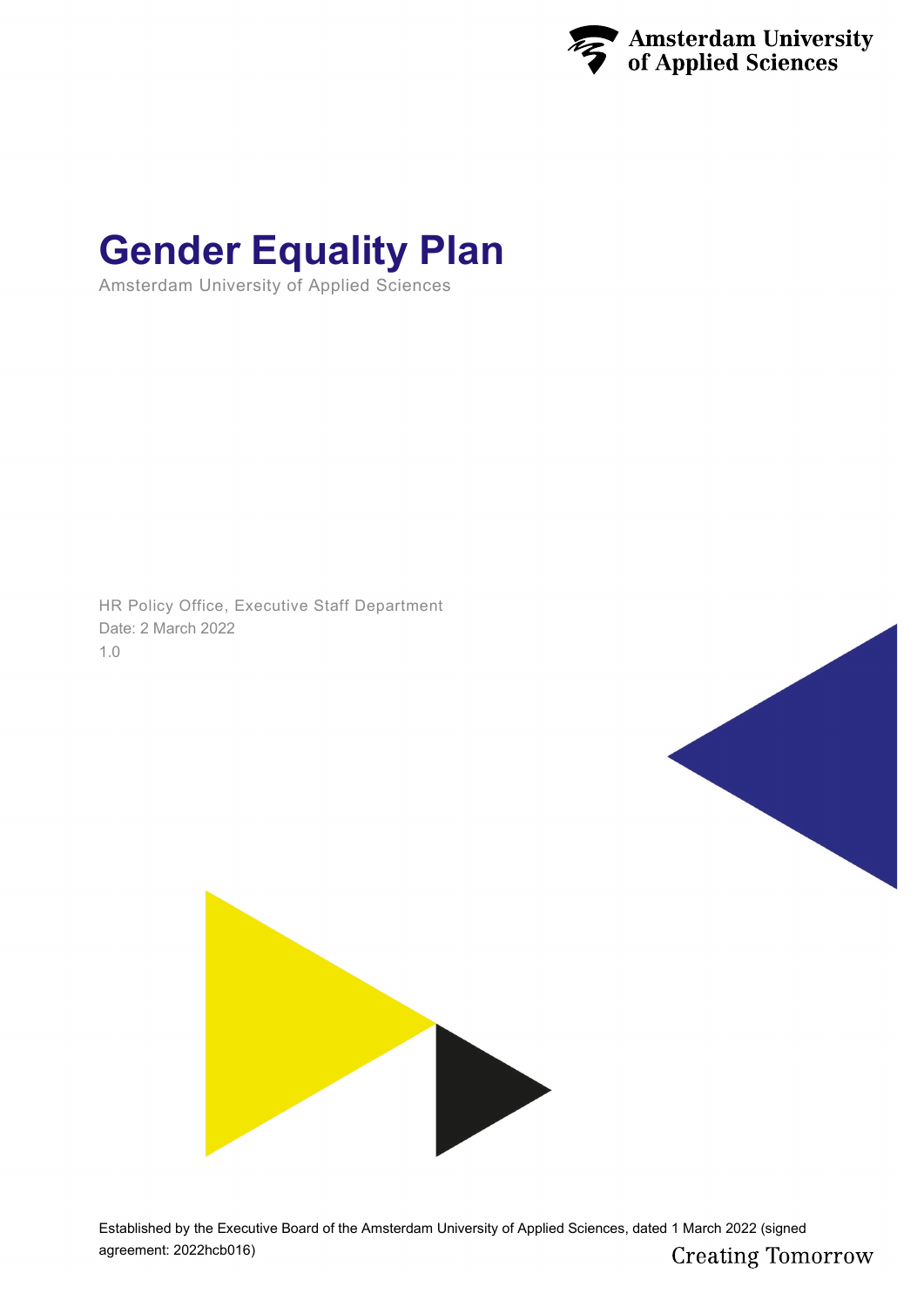# **Gender Equality Plan**

Amsterdam University of Applied Sciences

### **Author**

Aliya Celik

### **Department**

HR Policy Office, Executive Staff Department

### **Date**

2 March 2022

**Project type** Gender Equality Plan as part of the Diversity and Inclusion programme

#### **Version**

1.0

© 2020 Copyright Amsterdam University of Applied Sciences

All rights reserved. No part of this publication may be reproduced, stored in a retrieval system, or made public in any form or by any means, electronic, mechanical, printouts, copies, or in any way whatsoever without the prior written consent of the Amsterdam University of Applied Sciences.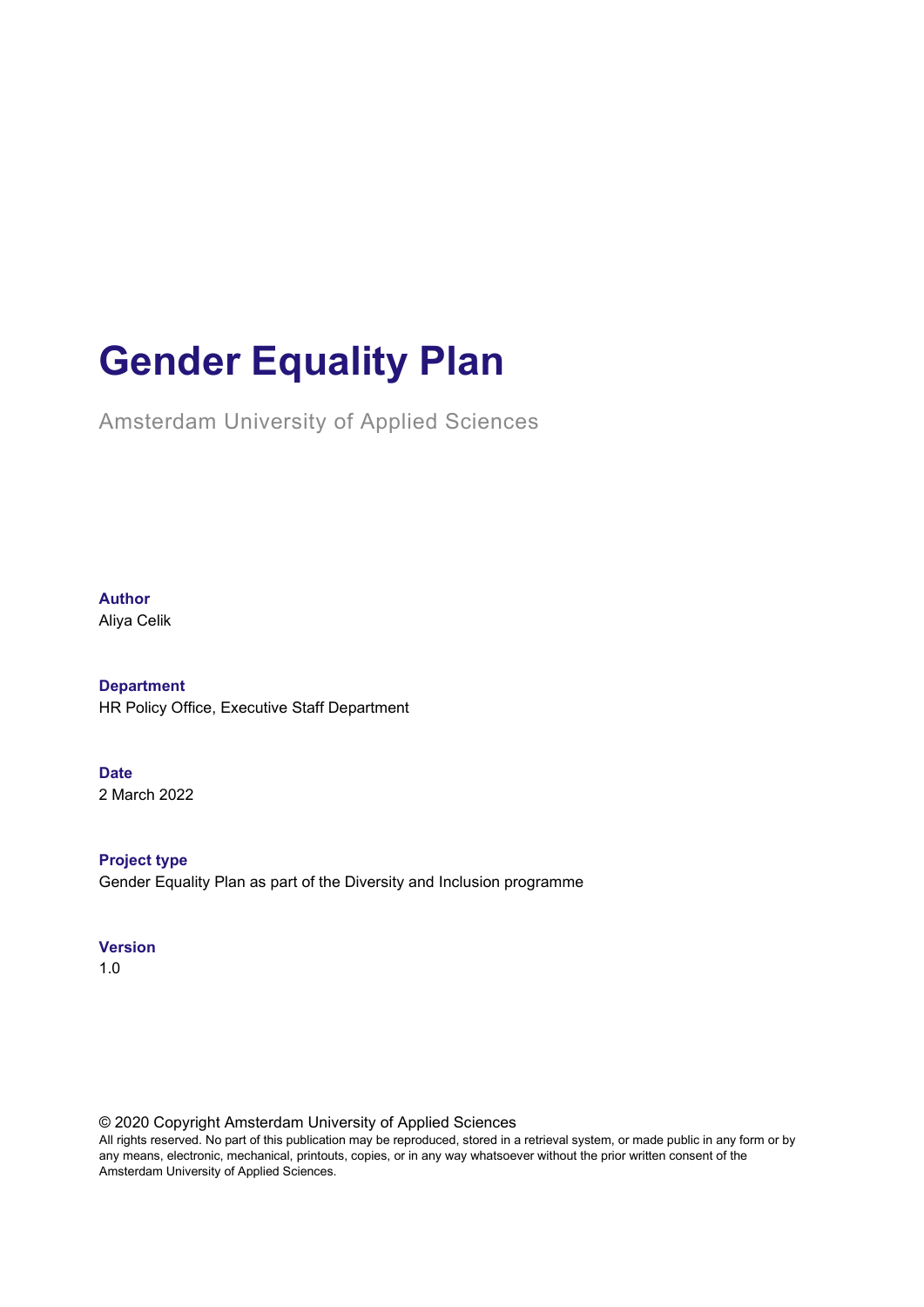# **Contents**

| 8. Integration of the gender dimension in research and educational content 11  |
|--------------------------------------------------------------------------------|
| 9. Actions to prevent gender-related violence, including sexual harassment  12 |
|                                                                                |

 $\vert \cdot \vert$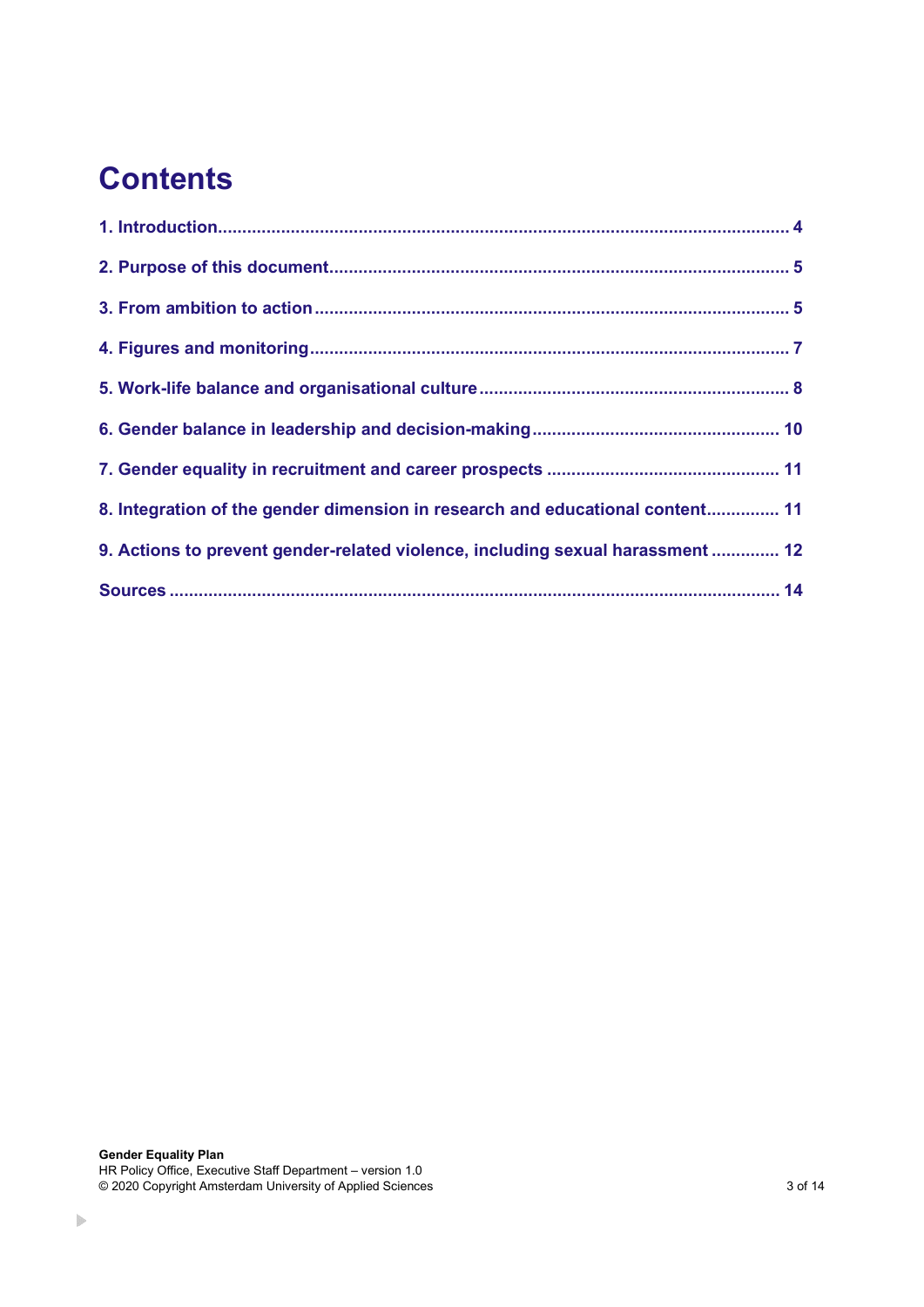# <span id="page-3-0"></span>**1. Introduction**

Diversity & inclusion are high on the agenda at Amsterdam University of Applied Sciences (AUAS). They form one of the three central themes of the Strategic Plan (2021–2026): The AUAS in 3 dimensions: Sustainable, Inclusive and Digital. The Strategic Plan sets out five ambitions (SP, 2020):

- 1. *Sustainability, diversity & inclusion and digitalisation can be found everywhere* To us, it is only natural that we work and learn in an inclusive environment where our actions and choices are as sustainable as possible and digitally innovative. In doing so, we contribute to the quality of education and research and to significant social transformations.
- 2. *Increase our impact together with urban partners* As a knowledge institution, we integrate developments in urban society and the professional field into our education and applied research. Together with our partners, we create a substantial boost towards the future.
- 3. *Enable students to have more control of their own learning pathway* Students will have more control of their own leaning pathway, so that they can make their own choices with respect to content, time, form and place to suit their personal talents and ambitions.
- 4. *Students and staff continue to shape a rich and stimulating learning environment* In everything we do, we ask ourselves how it will contribute to student success and to a stimulating learning environment on location, digitally and in the city.
- 5. *Improve our own flexibility and resilience* We are a learning organisation where everyone contributes to the quality of education and research and to the professional field and society with a sense of ownership and professionalism.

As an organisation, AUAS wants to be a reflection of the student population and the Amsterdam Metropolitan Area, in which differences are embraced and everyone's unique talents are put to good use and in which diversity and inclusion are seen as both an imperative and a sign of quality, as we continue to serve as a knowledge institution for Amsterdam and the surrounding area.

With 4,530 staff,<sup>[1](#page-3-1)</sup> almost 50,000 students and more than 90 different nationalities, AUAS wants to be a place to learn, work and develop for all students, staff and stakeholders and is therefore committed to ensuring fair and equal opportunities for all, becoming a university of applied sciences that is free from discrimination and any other form of exclusion and being a university of applied sciences where everyone feels valued and at home.

Of the more than 4,530 staff at AUAS, no 2 are alike. Each staff member has entirely different qualities and talents from the next. They have different ambitions, characters, physical and mental qualities and limitations. Sex, gender, age, socioeconomic background, nationality,

<span id="page-3-1"></span><sup>&</sup>lt;sup>1</sup> As at 31 December 2021, including staff on a temporary contract from Jobservice. The number of Jobservice staff is 278.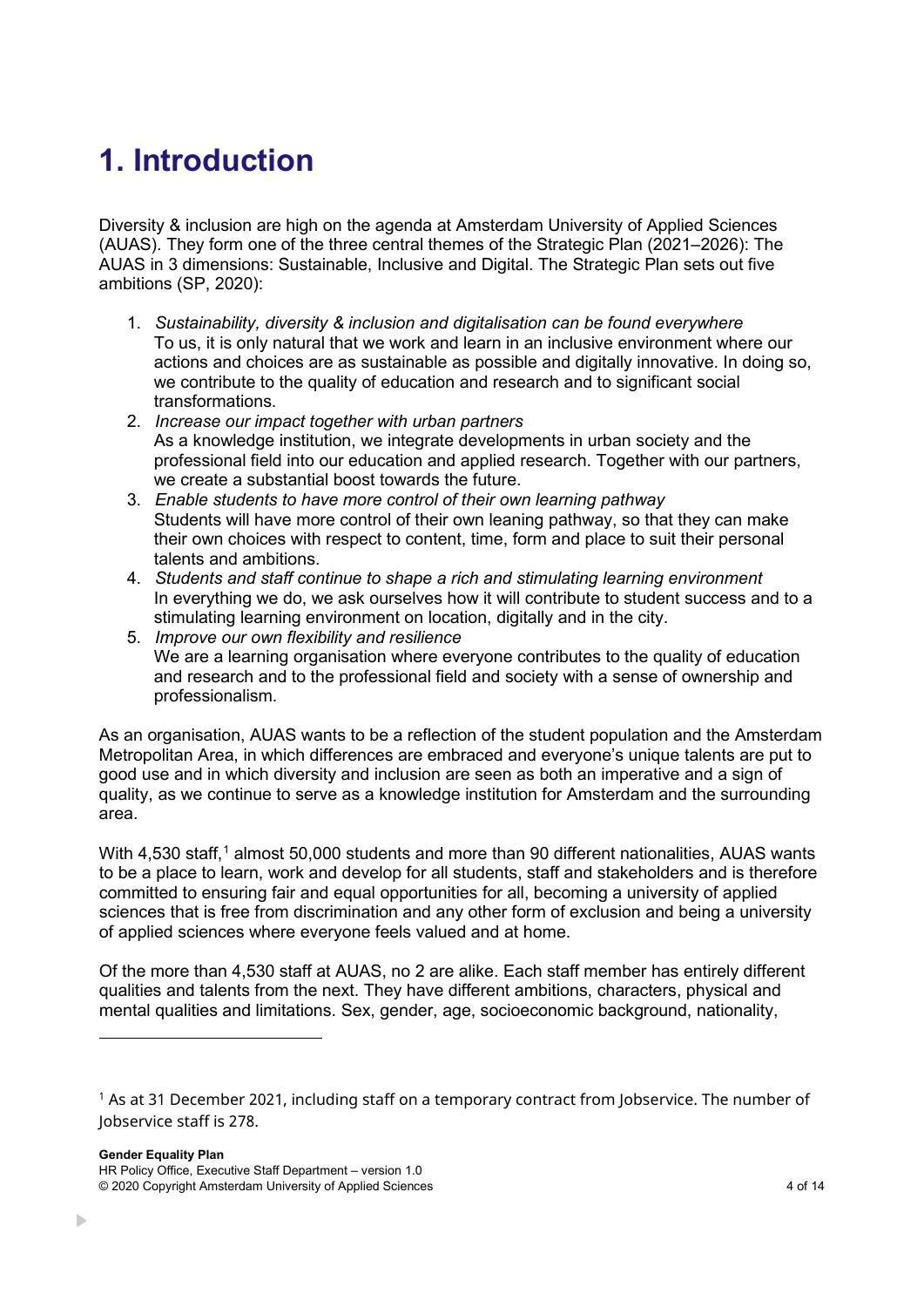worldview and religion are among the aspects that give colour to diversity. Diversity is the rule rather than the exception. We aim to be inclusive: all of us together make up AUAS. Everyone is equally important and has the same value, and all staff have the same rights and obligations.

Every talent counts. Together, staff and students, we form the AUAS community that serves all of us and to which we all contribute openly and constructively.

We want to continue to develop into a more inclusive organisation. Accordingly, we have asked ourselves how we can ensure that AUAS is a place where everyone feels at home, where everyone feels seen and valued and where all students and staff flourish professionally and personally with the right attention and supervision.

We are committed to the goals of the Diversity for Higher Professional Education Charter (2018), which was signed by the Association of Universities of Applied Sciences. In September 2020, to reinforce our commitments under the Charter, we signed the Amsterdam Agreement, along with eight other educational institutions. We are working with the other educational institutions to share our knowledge and experiences around diversity and inclusion. The five objectives set out in the Amsterdam Agreement (2020) will be achieved through collaboration within AUAS and by seeking connections with businesses and social organisations in and around the Amsterdam Metropolitan Area.

In the 'Being an Inclusive Employer' programme line (part of the Diversity & Inclusion (D&I) programme), we are developing our objectives for staff into a detailed action plan. This document will focus on gender equality and form an integral part of the D&I programme plan.

### <span id="page-4-0"></span>**2. Purpose of this document**

Gender equality is one of the pillars of AUAS' HR Diversity Policy, which aims to help AUAS develop into an inclusive organisation. The purpose of this Gender Equality Plan (GEP) is to provide insight into how AUAS' HR policy with regard to gender equality forms part of the wider HR programme.

The urgency to develop this GEP stems from the European Commission's decision to commit to promoting gender equality in research and innovation, as part of its gender equality strategy for the labour market. The EC believes that specific measures are needed to close the persistent gender gaps in the research sector. There are still many structural obstacles to gender equality in research and innovation. To support the promotion of gender equality, universities of applied sciences and research universities must now have a Gender Equality Plan in place to be eligible for research grants and scholarships, including from Horizon Europe, the European Union's major research programme.

AUAS endorses the need to establish active policies to promote gender equality in applied research and innovation, and to that end it has formulated this GEP.

### <span id="page-4-1"></span>**3. From ambition to action**

In the ambition to become an inclusive university of applied sciences, the Executive Board of Amsterdam University of Applied Sciences is applying the gender equality objectives of the

#### **Gender Equality Plan**

HR Policy Office, Executive Staff Department – version 1.0 © 2020 Copyright Amsterdam University of Applied Sciences 5 of 14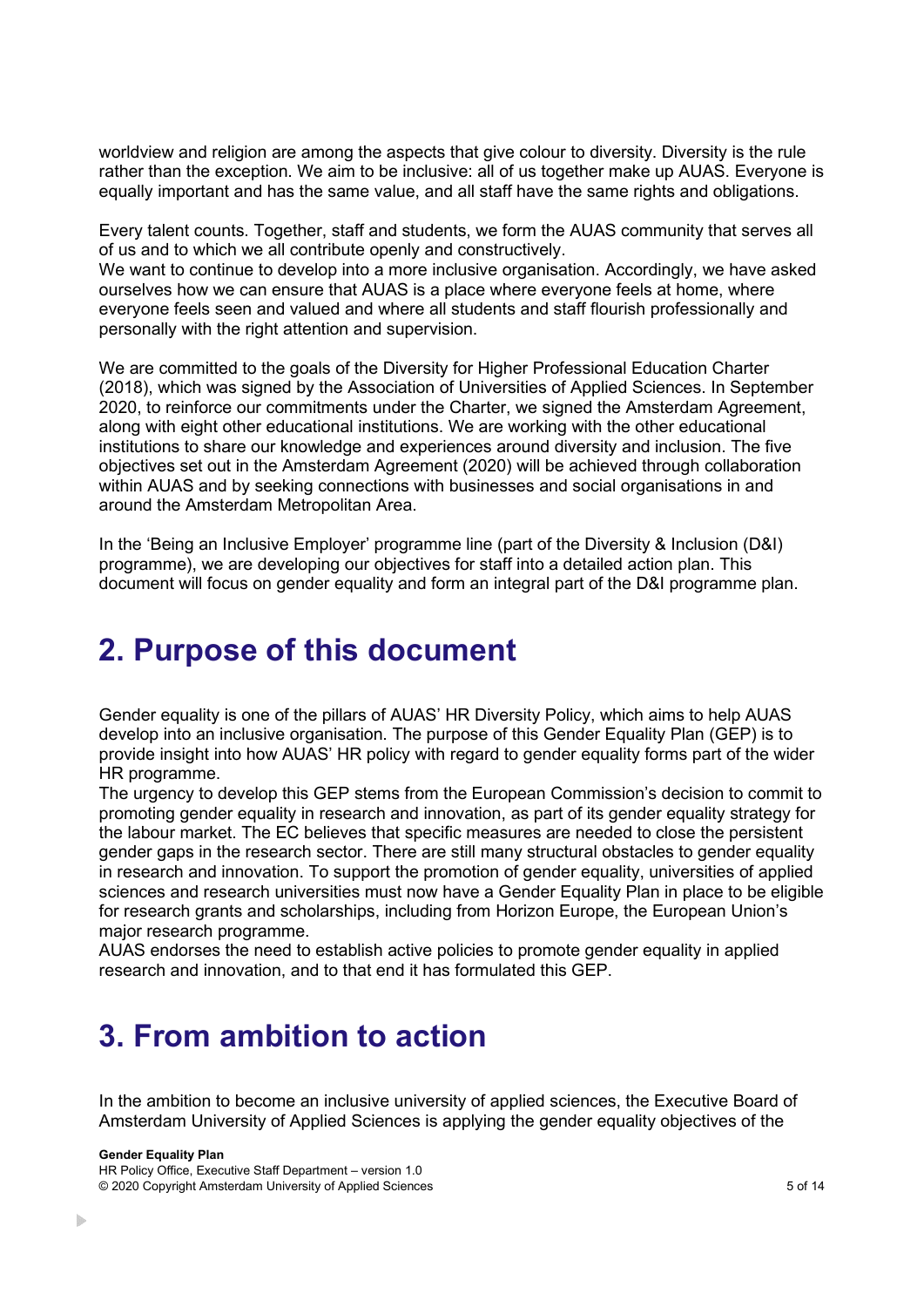European Union and the SDGs (Sustainable Development Goals, 2020). The Executive Board sees the gender equality objectives as part of the goals for broader inclusiveness and diversity in the organisation and has therefore approached the HR policy and its facilitation in that manner. In turn, the HR D&I programme is part of the Diversity and Inclusion ambition in the Strategic Plan, for which a dean from the Central Executive Council is the portfolio holder. The next few sections will set out how the ambition has been translated into strategic objectives and what elements will be used to work towards gender equality among staff.

The D&I ambition in the Strategic Plan encompasses four lines:

- teaching;
- research:
- impact in the city;
- being an inclusive employer.



The 'Being an Inclusive Employer' programme line is assigned to the HR Department with a D&I Programme Manager as coordinator. A broad group of staff will be involved in this programme line.

#### **Gender Equality Plan**

HR Policy Office, Executive Staff Department – version 1.0 © 2020 Copyright Amsterdam University of Applied Sciences 6 of 14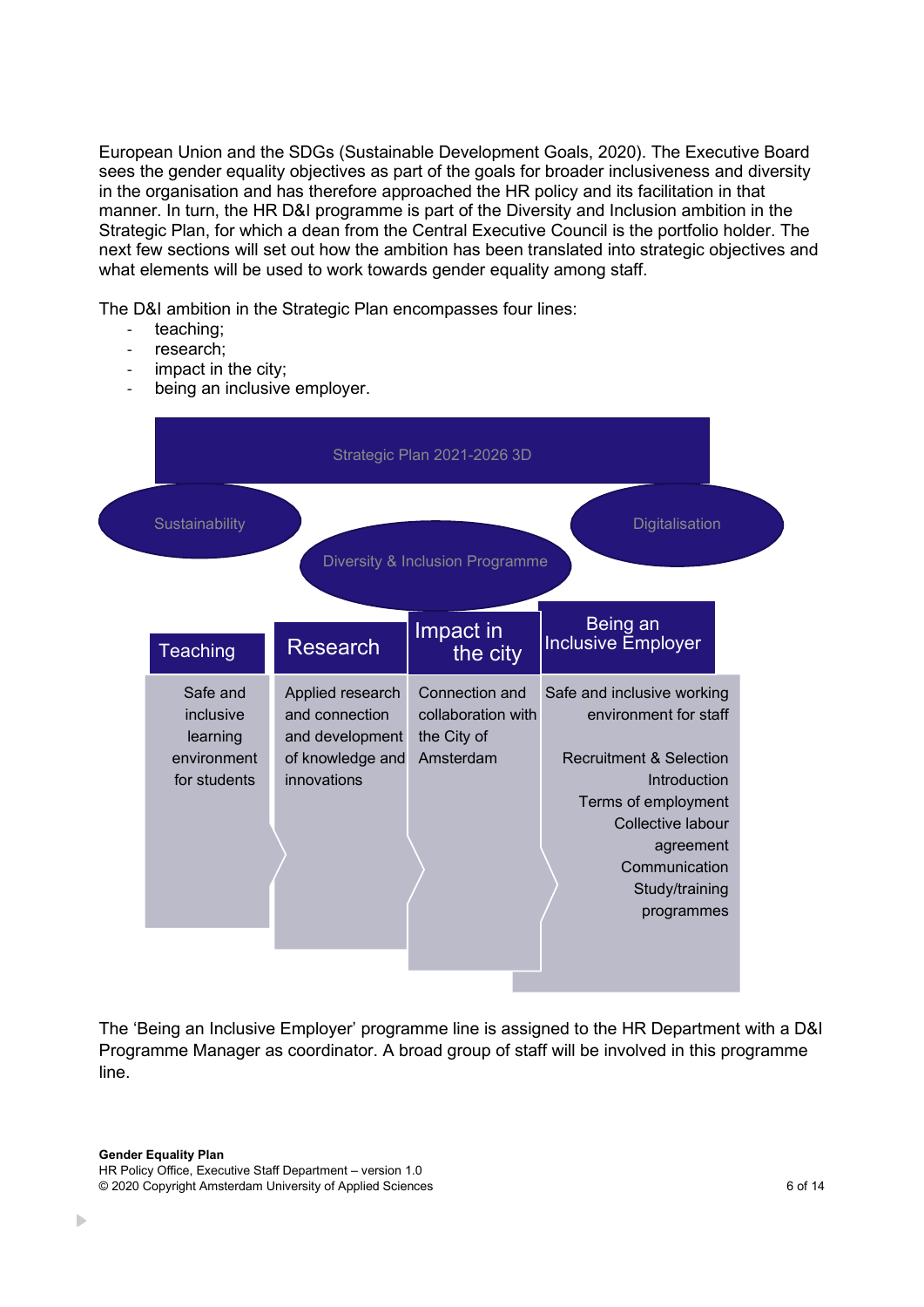In each faculty, diversity owners focus on promoting diversity and inclusion; gender equality forms part of these efforts. In addition, within the HR organisation, we have staff whose specific focus is promoting well-being and a vibrant, safe and healthy working environment, which also covers the theme of social safety (Safety and Security Vision and Governance, December 2020). Social Safety is embedded in the Safety and Security Vision.

Areas covered by this policy include strengthening the organisation and organisational culture of social safety, welfare and prevention; the handling of queries, complaints and incidents; monitoring (the Employee Monitor for job satisfaction and data analysis (including AUAS data)) and reporting; and the physical environment, including the availability of lactation rooms and gender-neutral toilets (at least one in every AUAS building).

# <span id="page-6-0"></span>**4. Figures and monitoring**

AUAS collects and monitors data about staff, with a gender breakdown, for reporting purposes. In the personnel management system, as well as M/F, it is possible to select 'other' for staff who do not identify with the gender categories of 'male' or 'female' (non-binary). This percentage is 0.07% out of a total staff population of 4,530.

AUAS is aiming for equal (50:50) gender representation in senior and middle management and research positions by 2025. In Section 7, we explain how we intend to achieve this goal.

In 2014, the proportion of women in the AUAS workforce was 56.6% (IR, 2018). This proportion was 57% in 2018 and 58% in 2021. The proportion of women in management positions has also increased in recent years (49.5% in 2014, 52.6% in 2018) to 57.5% (in 2021). The proportion of women in senior and other management positions (Step 14 and above on the salary scale) has also risen (from 36.3% in 2014, 37.1% in 2018), to 49.1% (in 2021). These data have been broken down by the various levels of management and by professorship. Women are underrepresented in director positions and professorships. Attention is also required at the programme manager and senior lecturer-researcher level, where the proportion is under 50%.

| <b>Management</b>                           | <b>Percentage of women</b> |
|---------------------------------------------|----------------------------|
| Head of department (management and          | 73.3%                      |
| support staff)                              |                            |
| Executive Board (management and support     | 66.7%                      |
| staff)                                      |                            |
| Dean (management and support staff)         | 50.0%                      |
| Director of operations/policy or department | 44.0%                      |
| director (management and support staff)     |                            |
| Programme manager (management and           | 45.0%                      |
| support staff)                              |                            |
| Project manager (management and support     | 51.6%                      |
| staff)                                      |                            |
| Senior lecturer-researcher (teaching and    | 44.9%                      |
| research staff)                             |                            |
| Professor (teaching and research staff)     | 33.3%                      |

Table 1. (Data as at 1 July 2021)

### **Gender Equality Plan**

HR Policy Office, Executive Staff Department – version 1.0 © 2020 Copyright Amsterdam University of Applied Sciences 7 of 14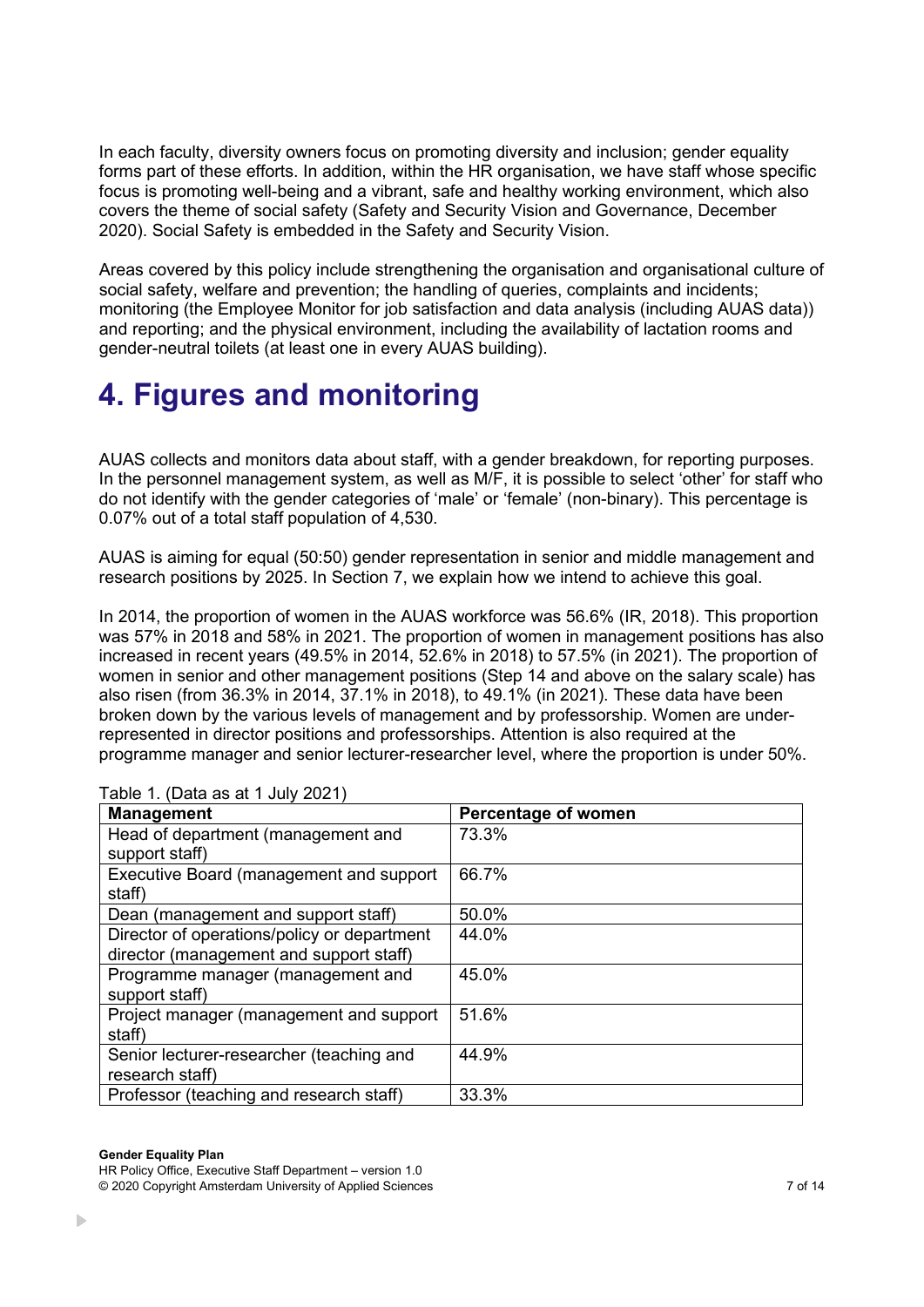### **M/F split among students/faculties in 2020**

We have also looked at the percentage of female students within each faculty. Women are significantly under-represented in the Faculty of Technology and significantly over-represented in the faculties of Health and Applied Social Sciences and Law.

| Table 2.                                |       |
|-----------------------------------------|-------|
| <b>Faculty</b>                          | Women |
| FBE - Business and Economics            | 38.3% |
| <b>FSN</b> – Sports and Nutrition       | 45.2% |
| FDMCI - Digital Media and Creative      | 53.1% |
| <b>Industries</b>                       |       |
| $FH - Health$                           | 70.0% |
| FASSL - Applied Social Sciences and Law | 74.2% |
| $FE - Education$                        | 66.9% |
| FT - Technology                         | 25.6% |
| <b>Overall total</b>                    | 51.7% |

Finally, we looked at the M/F split for other positions among management and support staff and teaching and research staff. Women are proportionally represented in these positions (the percentages exclude management positions).

Table 3.

| <b>Other management and support staff</b> | 66.0% |
|-------------------------------------------|-------|
| Other teaching and research staff         | 54.3% |

These data paint a picture of the situation with regard to gender equality in the various parts of the institution.

This picture is a starting point for HR and the faculties to formulate ambitions, define frameworks, write policies and carry out interventions. By continuing to monitor the data and evaluating the effects of initiatives, we can learn from experience and adjust policies and implementation where necessary.

Monitoring is done through the annual report with all staff and the HR monitor, which is shared each quarter with senior and other management and the HR chain. This requires constant development and sharing of knowledge, as well as collaboration with partners.

# <span id="page-7-0"></span>**5. Work-life balance and organisational culture**

AUAS is conscious that organisational culture and work-life balance are important components for creating an environment in which both men and women can thrive and have equal opportunities to build a satisfying career. 'Organisational culture and work-life balance' is a broad thematic area that covers issues such as:

- childcare facilities;
- maternity/paternity/parental leave provisions;
- long-term employability.

**Gender Equality Plan**

HR Policy Office, Executive Staff Department – version 1.0 © 2020 Copyright Amsterdam University of Applied Sciences 8 of 14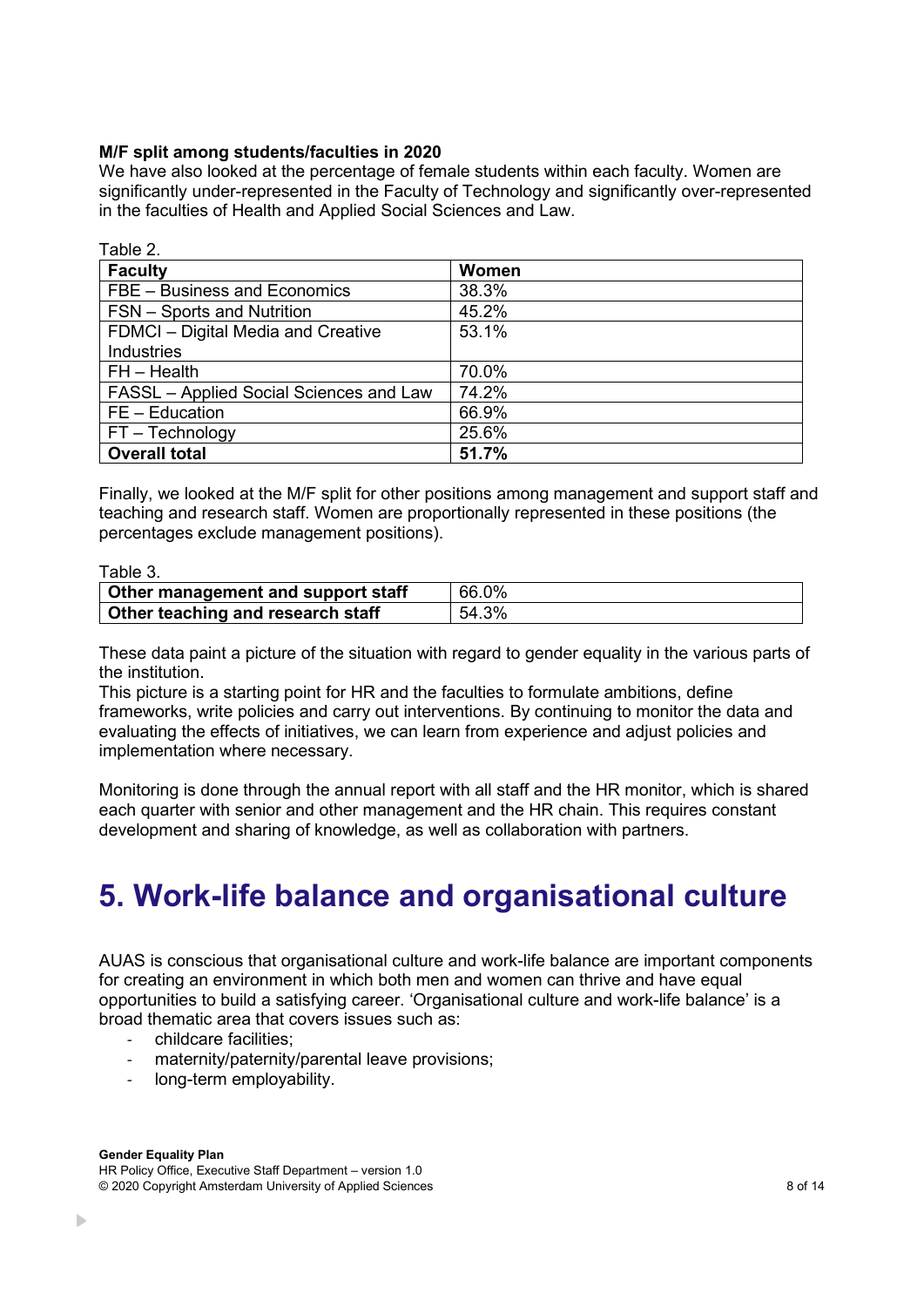AUAS believes it is important to have a healthy balance between work and private life. Worries, sadness, workload, a negative self-image and stress are among the mental health issues staff may have to deal with. Staff can complete modules (in person or online) or talk to a coach (such as a career coach). Through these modules and conversations, staff gain tools to prevent mental health issues from growing worse. Tools and tips have been created for staff dealing with workload pressure, particularly when working online. These cover staying healthy while working from home (good workstation equipment, the right to be uncontactable, the number of hours working in front of a screen), physical vitality and ensuring a good balance between work and private life.

We collaborate with companies such as Good Habitz and offer these modules through AUAS Academy. Staff can also ask for advice about staying healthy while working (whether from home or on campus) from one of our OHS coordinators.

Feeling at home and feeling safe mean that our staff are facilitated and supported by confidential advisers when they experience obstacles, barriers and forms of exclusion such as sexism, racism and discrimination. AUAS has drawn up regulations concerning inappropriate behaviour that cover discrimination, racism and inappropriate, boundary-crossing behaviour (2019).

### **Leave**

The right to maternity leave applies both before and after the birth. At a minimum, pregnant employees are entitled to 16 weeks of leave. Within that allotment, employees may decide how many weeks of leave they want to take before and after the birth. Parental leave around the time of the birth is also available to partners. Parental leave is sometimes called paternity leave or partner's leave. After the birth of a child, partners are entitled to a maximum of one working week of paid parental leave starting from the first day after the birth. The number of hours of leave is equal to the number of working hours per week and must be taken within four weeks after the day the child was born. After that, partners can request additional parental leave for a maximum of five weeks. Although this leave is unpaid, employees are offered legal compensation of 70% of their taxable salary. On top of the usual parental leave, since 1 July 2020, partners have been entitled to additional parental leave under the Additional Leave (Introduction) Act (WIEG). Based on this Act, partners can take five weeks of supplementary parental leave. They will not receive their usual salary; instead, the Employee Insurance Agency (UWV) will pay them an allowance.

There is also the option of paid carer's leave if an employee has a partner, parent or child who is sick and requires care. Carer's leave can also be used to care for brothers, sisters, grandparents, grandchildren, flatmates and friends.

The term 'gender transition leave' does not yet appear in the terms of employment. For operations in the context of gender reassignment surgery, employees can take sick leave. They are not required to make arrangements with or request permission from the employer. They will continue to receive their salary. It would be desirable to give the employer an idea of the length of the recovery period, so a temporary replacement can be arranged. The occupational physician or another doctor can explain how long the recovery is likely to last.

In the higher education sector, there is also the option of taking long-term employability hours for specific purposes (LE hours). The scheme is intended to give staff an opportunity to continue to perform their work well, in a healthy state and with enjoyment, and to be able to combine

#### **Gender Equality Plan**

HR Policy Office, Executive Staff Department – version 1.0 © 2020 Copyright Amsterdam University of Applied Sciences 9 of 14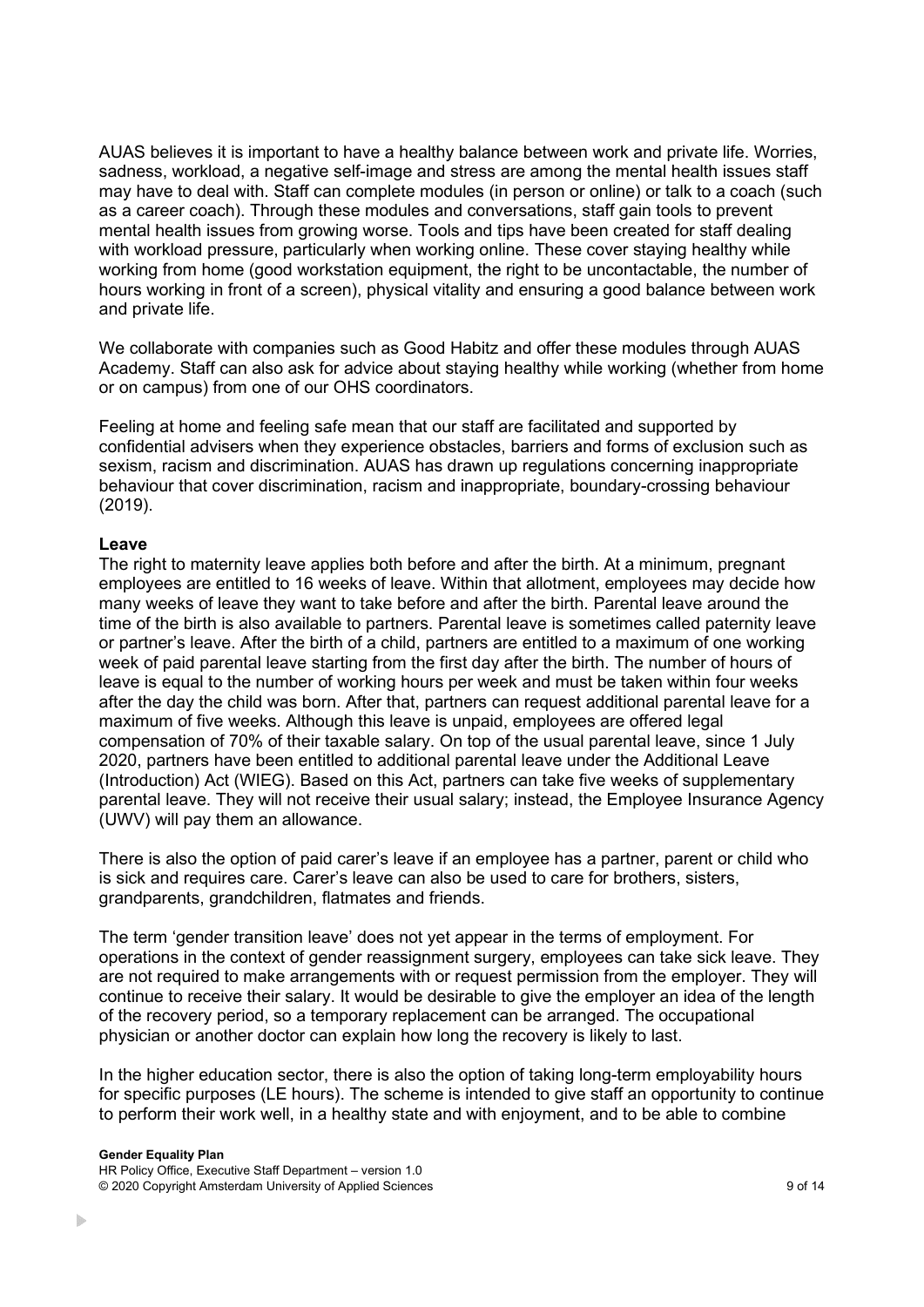work with their private lives. Employees can improve their resilience and employability. Within the LE scheme, there is also an option to use the hours to improve employees' vitality and capacity for work.

Employees are entitled to LE hours across a three-year reference period. Full-time employees are entitled to 45 LE hours per year; for part-time employees, the entitlement is calculated in proportion to the number of hours they work. Older employees who are within 10 years of reaching the age of entitlement for the government pension are entitled to 90 hours per year if they work full time, or a percentage of that based on the number of hours they work.

Managers and employees are jointly responsible for long-term employability and how the available LE hours are used. LE hours are becoming increasingly important as employees grow older and continue working for longer (even once they reach the age of entitlement for the pension). Employees are actively encouraged to use their LE hours, and their managers will help them to do so.

## <span id="page-9-0"></span>**6. Gender balance in leadership and decisionmaking**

AUAS strives to be a gender-balanced institution, where female staff have equal access to and equal participation in leadership and other decision-making roles.

AUAS offers training to staff to increase awareness about gender equality (and other forms of equality), as well as unconscious bias training. In addition, various managers and HR professionals have received training over the past two years on using inclusive language in general, and specifically when advertising job vacancies. Improvements have been made to ensure AUAS job vacancy notices are always written using gender-neutral language.

Over the next few years, AUAS will further develop the training courses and tools around preventing/reducing bias in ordinary work processes and offer them more widely within the organisation. These training courses should support employees in increasing their awareness and their resilience in interviews and help give managers guidance in managing a diverse team.

Managers throughout the organisation contribute to an inclusive culture, harness differences as a source of strength and promote an open working environment in which everyone can make optimal use of their talents. AUAS has a development programme aimed at managers: the Unifying Leadership Programme. Prominent themes covered by this programme include diversity, inclusion, the influence of bias and the role of the manager. In addition, customised training courses have been developed for new managers, team leaders and coordinators. These courses focus on the role and phase of managers' own teams and the complexities and context in which managers are involved.

### **Gender in communication**

Systems such as the HR system are designed in such a way that, by definition, M/F categories are not assumed; instead, employees can indicate when they register that they do not identify with the typical M/F option. Work to provide a similar option to students is ongoing. In addition, inclusive image material is used in communications with staff and students.

#### **Gender Equality Plan**

HR Policy Office, Executive Staff Department – version 1.0 © 2020 Copyright Amsterdam University of Applied Sciences 10 of 14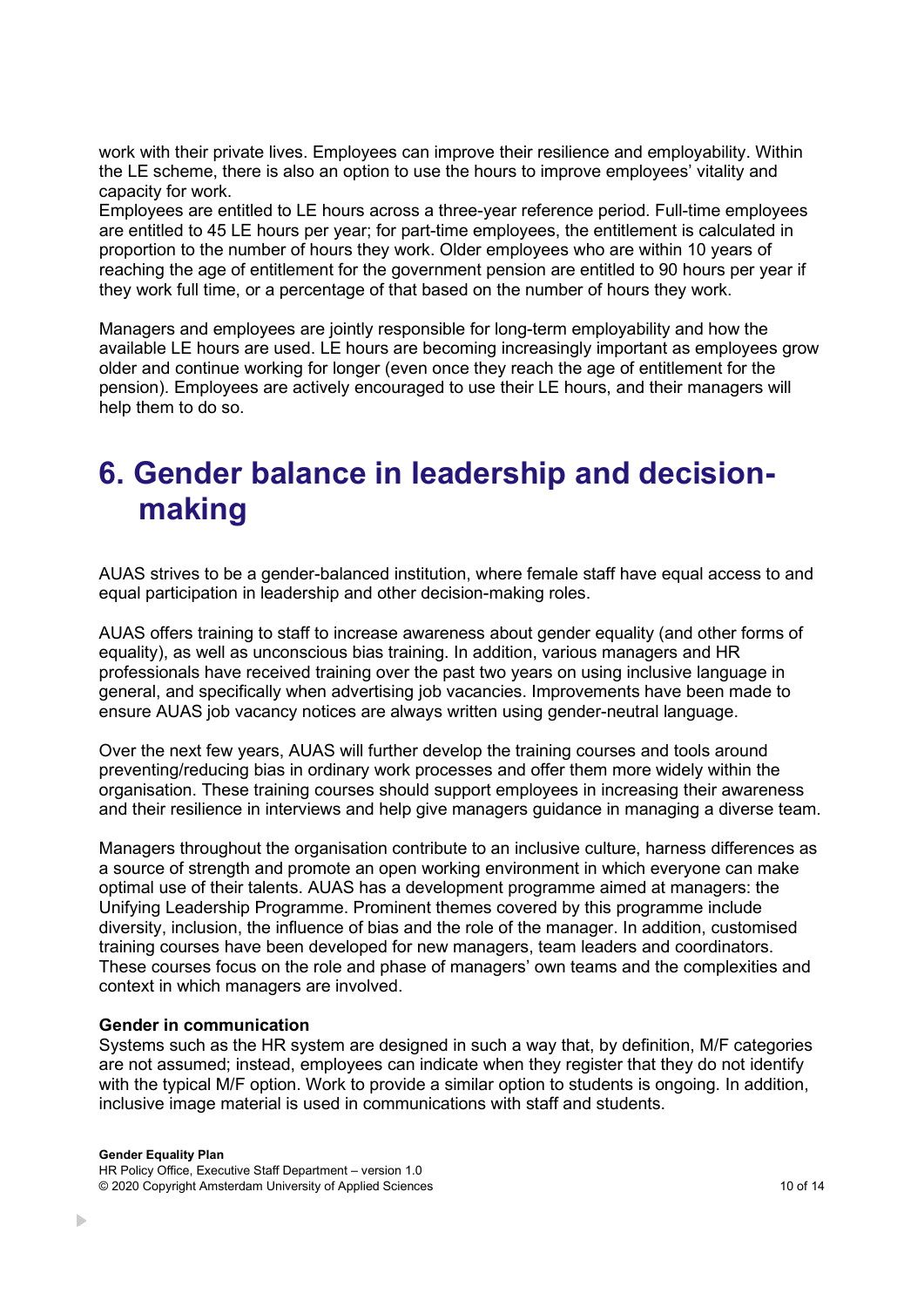# <span id="page-10-0"></span>**7. Gender equality in recruitment and career prospects**

At AUAS, we believe it is important to have an equal gender split at all levels of the organisation. Accordingly, we believe it is important that our educational environment is free from gender bias. The recruitment and selection process has an important role to play here.

AUAS has applied a range of measures to ensure gender equality in recruitment, selection and career development. In 2021, in terms of the recruitment and selection process, an audit was conducted to look at how we can improve the recruitment and selection process to minimise bias. The outcomes will help us formulate and implement interventions in and around the recruitment and selection process. These could include recruiting from within a broader and more representative network, setting up a diverse selection committee and training selection committees in inclusive selection and competence-based interviewing.

In 2022, any differences between men's and women's pay will be investigated. The outcomes of this investigation will lead to recommendations and actions, where necessary.

AUAS is aiming for an equal gender split in senior and middle management and research positions by 2025. Places where the balance is still a long way from this goal will be the subject of specific attention and actions, in this case professorships, directors of operations and policy/department directors (see Table 1). To achieve the 50% goal in four years' time, an average of two staff must be appointed each year. This goal is based on the average natural outflow (from staff reaching the age of entitlement to the pension and from voluntary resignations) and the proposed measures in the recruitment and selection process. More detailed agreements will be made on this subject with the faculties and HR. It should be noted that gender will be addressed as part of a unified approach that also encompasses other diversity aspects such as bicultural backgrounds.

### <span id="page-10-1"></span>**8. Integration of the gender dimension in research and educational content**

AUAS strives to be a socially responsible institution that successfully integrates and disseminates gender-aware research and education.

At present, 52.4% of students in higher education in the Amsterdam Metropolitan Area are women. This percentage fluctuates within degree programmes, depending on the sector. For example, female students are over-represented in the faculties of Health and Applied Social Sciences and Law, but under-represented in Engineering and Architecture (Faculty of Technology) – see Table 2.

These data paint a picture of the situation with regard to gender equality in the various faculties. This picture is a starting point for the faculties to formulate ambitions, define frameworks, write policies and carry out interventions, such as study choice days and information sessions in schools. In collaboration with our partners in the city (in primary and secondary education), we

#### **Gender Equality Plan**

HR Policy Office, Executive Staff Department – version 1.0 © 2020 Copyright Amsterdam University of Applied Sciences 11 of 14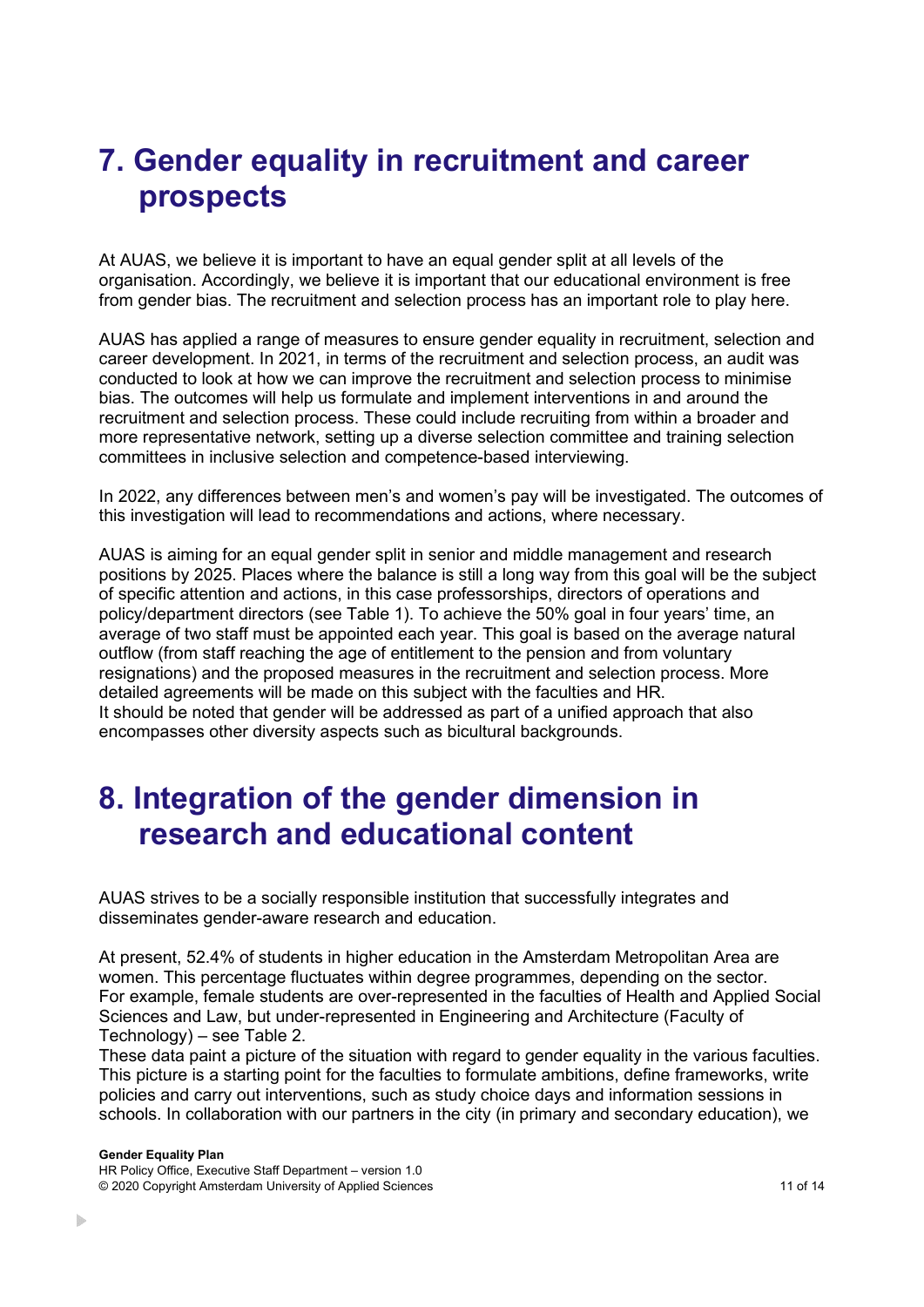will also look at how we can attract more female students to technology degree programmes. By continuing to monitor the data and evaluating the effects of initiatives, we can learn from experience and adjust policies and implementation where necessary. This requires constant sharing and development of knowledge.

The goal of higher education is to prepare students for their second or third post-graduation careers. For example, if they want to be a marketing manager, students generally start out as junior marketers.

Once they become marketing managers, students from diverse backgrounds can encounter a range of obstacles and issues. Accordingly, higher education needs to be structured around a gender-sensitive framework. In practice, this means that, when higher education courses are developed, the various obstacles that students from different backgrounds may face in their careers are taken into account, and all students are trained in how to deal with them. One such initiative is AUAS' Tune In programme. This bridging programme runs each summer, prepares first-generation students, among others, to take the step up to higher education and provides support on successfully navigating higher professional education with as few obstacles as possible.

Equality (or inequality) and diversity are key topics in the curriculum, regardless of degree programme. For example, students learn about topics in which stereotypes are common and also learn about the bias resulting from those stereotypes. Students use a tool to assess how inclusive language use is, examine whether they are provided with a variety of role models (both normal lecturers and guest lecturers) and look at the use of examples. The focus here is not only on representation in terms of numbers; students also look at how teaching materials talk about the subject area or the extent to which gender stereotypes are incorporated into the teaching materials.

There are currently several professorships with a gender dimension in their research vision that is then translated into research projects. One example is the professorship in Entrepreneurship and its 'inclusive entrepreneurship' pillar, in which research is conducted into how female entrepreneurs and potential female entrepreneurs can be better embedded into the entrepreneurial climate, starting with entrepreneurship education. To strengthen the integration of research into education, arrangements have been made for close collaboration between professorships, project leaders within professorships and programme managers, who must collectively ensure that research insights are sustainably incorporated into education.

There are also a number of women-centric networks within AUAS. There are networks for female managers at AUAS, women in Aviation and women in IT (FEMit). Within these networks, we want to share knowledge and experiences about gender diversity, strengthen the position of women by increasing the visibility of these networks, expand the networks and enter into partnerships, both internally and externally.

## <span id="page-11-0"></span>**9. Actions to prevent gender-related violence, including sexual harassment**

We strive to ensure the AUAS community is inclusive and strongly connected, where interpersonal interaction takes place in an open, vibrant learning and working environment – a

#### **Gender Equality Plan**

HR Policy Office, Executive Staff Department – version 1.0 © 2020 Copyright Amsterdam University of Applied Sciences 12 of 14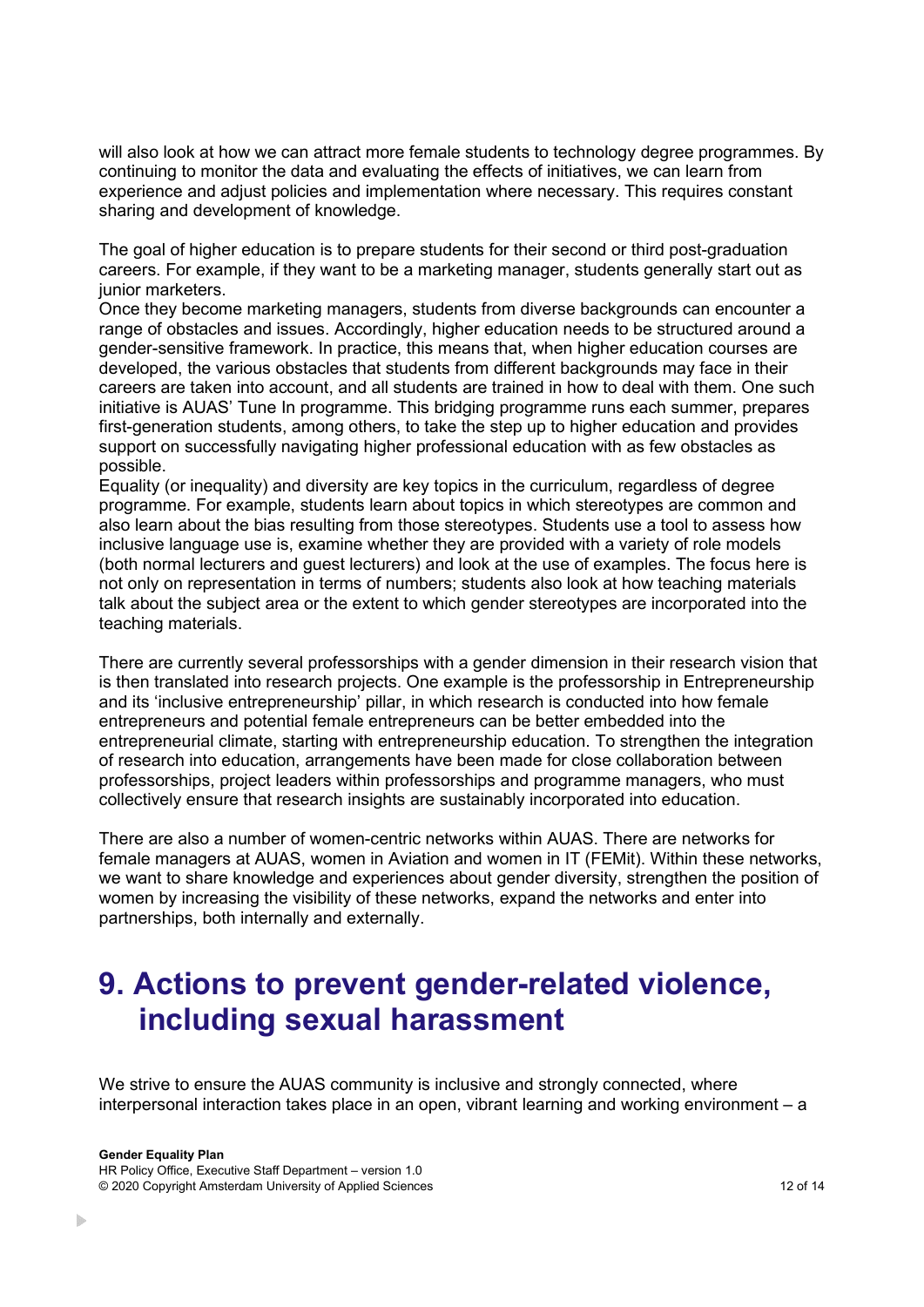community where everyone is valued and treated with respect. Accordingly, gender-related violence is totally unacceptable within our institution.

AUAS has developed a range of measures to tackle gender-related violence (under the banner of social safety), such as sexual harassment and sexism, and to ensure it is not tolerated within our community.

We have a network of confidential advisers and student counsellors to support students and staff members. In training courses, managers can learn how to deal with inappropriate behaviour in their teams and what they can do to prevent it. In addition, AUAS has developed guidelines on its website for how staff and students should deal with inappropriate behaviour. We all have a collective responsibility for recognising inappropriate behaviour and ensuring it can be talked about. Staff and students must comply with the code of conduct. If the code is breached, the person responsible may be denied access to the building. Gender-related inappropriate behaviour is covered in the general regulations on inappropriate behaviour.

**Gender Equality Plan**

HR Policy Office, Executive Staff Department – version 1.0 © 2020 Copyright Amsterdam University of Applied Sciences 13 of 14